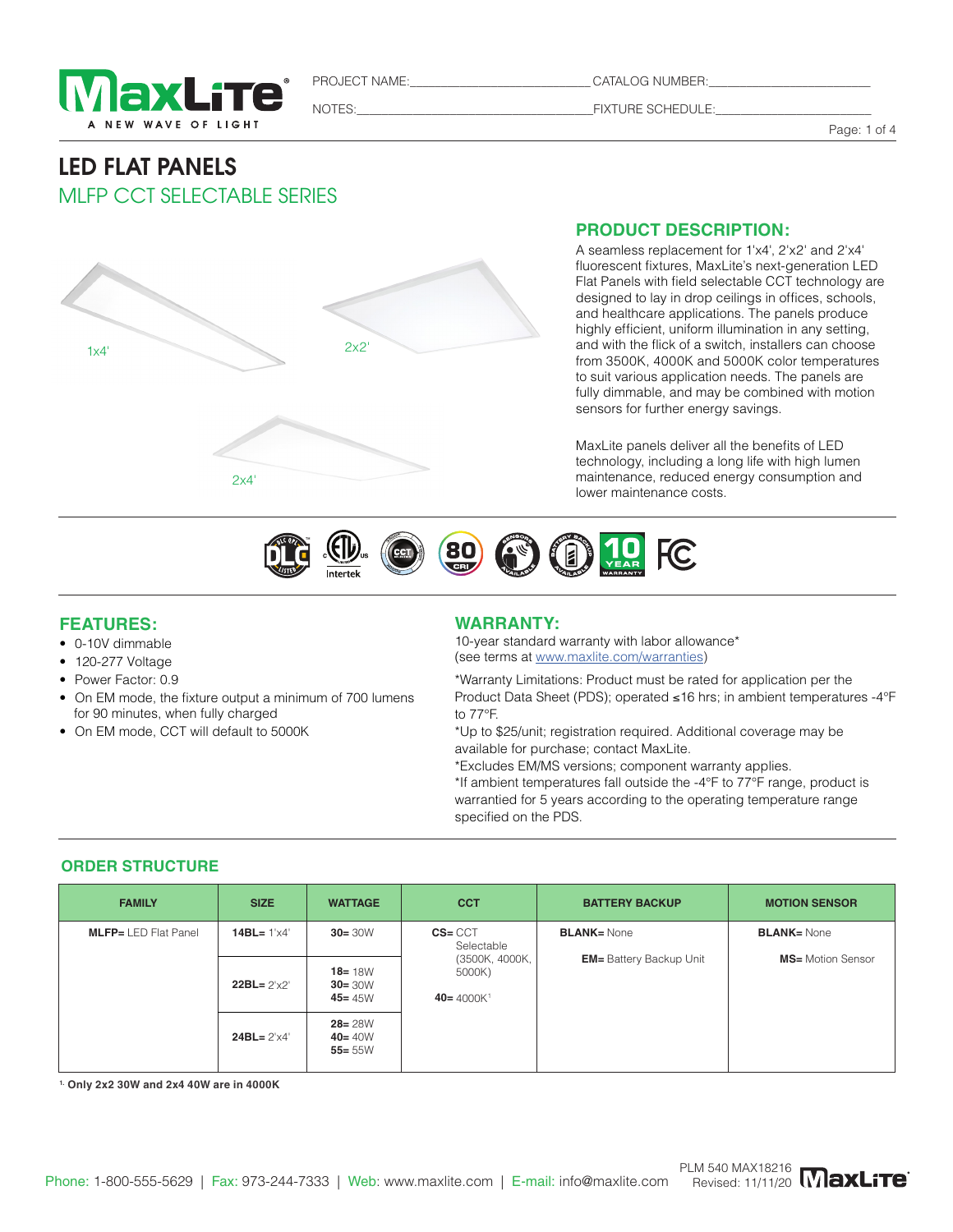

# LED FLAT PANELS MLFP CCT SELECTABLE SERIES

### **DIMENSIONS:**

## **1'x4':**



## **2'x2':**





## **2'x4':**

| $\overline{\overline{\phantom{m}}\phantom{m}}$<br>닒<br>.lm<br>w<br>٣ĩ<br>॰ |
|----------------------------------------------------------------------------|
|----------------------------------------------------------------------------|



| <b>PRODUCT SIZE</b> |       | W     |      | H/S  | <b>H/BBU</b> |
|---------------------|-------|-------|------|------|--------------|
| 1x4                 | 47.7  | 11.9" | 1.4" | 2.7" | 2.9"         |
| 2x2                 | 23.8" | 23.8" | 1.4  | 2.7" | 2.9"         |
| 2x4                 | 47.7  | 23.7" | . 4  | 2.7' | 2.9"         |
|                     |       |       |      |      |              |

| <b>KEY</b> | <b>DESCRIPTION</b>         |  |  |
|------------|----------------------------|--|--|
|            | Standard product           |  |  |
| H/S        | Product with sensor        |  |  |
| H/BBU      | Product with Emergency BBU |  |  |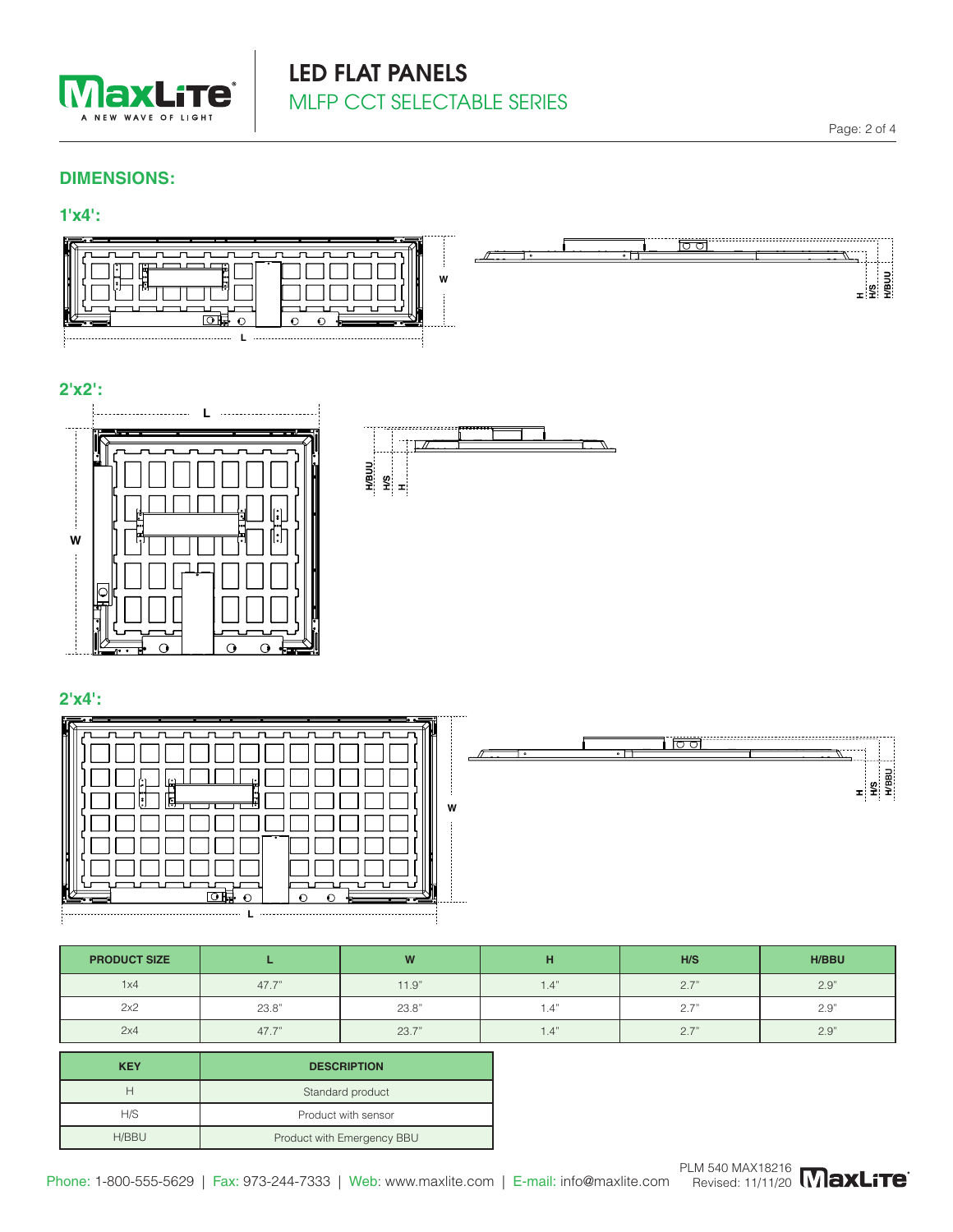

## LED FLAT PANELS MLFP CCT SELECTABLE SERIES

Page: 3 of 4

### **STOCKED ITEMS**

| <b>SIZE</b>    | <b>MODEL NUMBER</b> | <b>ORDER CODE</b> | <b>DLC PRODUCT ID</b> | <b>WATTAGE</b> | <b>CCT</b>                                             |
|----------------|---------------------|-------------------|-----------------------|----------------|--------------------------------------------------------|
| $1' \times 4'$ | MLFP14BL30CS        | 14102120          | PBMEU2G1              | 30W            | CCT selectable (3500K/4000K/5000K)<br>Default at 4000K |
|                | MLFP22BL18CS        | 14102121          | PBNKV051              | <b>18W</b>     | CCT selectable (3500K/4000K/5000K)<br>Default at 4000K |
|                | MLFP22BL3040        | 103777            | PG0KPNW8              | 30W            | 4000K                                                  |
| 2'x2'          | MLFP22BL30CS        | 14102122          | PROLFSDL              | 30W            | CCT selectable (3500K/4000K/5000K)<br>Default at 4000K |
|                | MLFP22BL45CS        | 14102123          | P27ZDULY              | 45W            | CCT selectable (3500K/4000K/5000K)<br>Default at 4000K |
| $2'$ x4'       | MLFP24BL28CS        | 14102124          | PX69671W              | <b>28W</b>     | CCT selectable (3500K/4000K/5000K)<br>Default at 4000K |
|                | MLFP24BL4040        | 103778            | P6BRDUT1              | 40W            | 4000K                                                  |
|                | MLFP24BL40CS        | 14102125          | P93HF9GH              | 40W            | CCT selectable (3500K/4000K/5000K)<br>Default at 4000K |
|                | MLFP24BL55CS        | 14102126          | PPJMKSK5              | 55W            | CCT selectable (3500K/4000K/5000K)<br>Default at 4000K |

| <b>SPECIFICATIONS</b>                |                                      | MLFP14<br><b>BL30CS</b>                       | MLFP22<br><b>BL18CS</b> | MLFP22<br><b>BL30CS</b> | MLFP22<br><b>BL45CS</b> | MLFP24<br><b>BL28CS</b> | MLFP24<br><b>BL40CS</b> | MLFP24<br><b>BL55CS</b> | MLFP22<br><b>BL3040</b> | MLFP24<br><b>BL4040</b> |  |
|--------------------------------------|--------------------------------------|-----------------------------------------------|-------------------------|-------------------------|-------------------------|-------------------------|-------------------------|-------------------------|-------------------------|-------------------------|--|
| <b>ITEM</b>                          | <b>SPECIFICATION</b>                 | <b>DETAILS</b>                                |                         |                         |                         |                         |                         |                         |                         |                         |  |
|                                      | <b>Fixture Size</b>                  | $1'$ $\times$ $4'$                            | 2'x2'                   | 2'x2'                   | 2'x2'                   | $2'$ x4'                | $2'$ x4'                | 2'x4'                   | 2'x2'                   | 2'x4'                   |  |
|                                      | Power<br>Consumption (W)             | 30W                                           | <b>18W</b>              | 30W                     | 45W                     | <b>28W</b>              | 40W                     | 55W                     | 30W                     | 40W                     |  |
|                                      | Lumens<br>Delivered (Im)             | 3,397 lm                                      | 2.095 lm                | 3,383 lm                | 5,075 lm                | 3,185 lm                | 4,506 lm                | 6,112 lm                | 3,300 lm                | 4,450 lm                |  |
|                                      | Efficacy                             | 110 lm/W                                      |                         |                         |                         |                         |                         |                         |                         |                         |  |
| <b>GENERAL</b><br><b>PERFORMANCE</b> | CRI                                  | $\geq 80$                                     |                         |                         |                         |                         |                         |                         |                         |                         |  |
|                                      | Color<br>Temperature (K)             | 4000K<br>CCT Selectable (3500K, 4000K, 5000K) |                         |                         |                         |                         |                         |                         |                         |                         |  |
|                                      | L70 Lumen<br>Maintenance*<br>(hours) | >100,000 Hrs.                                 |                         |                         |                         |                         |                         |                         |                         |                         |  |
|                                      | Operating<br>Humidity                | 20-85% RH, non-condensing                     |                         |                         |                         |                         |                         |                         |                         |                         |  |
|                                      | Power Factor                         | $\geq 0.9$                                    |                         |                         |                         |                         |                         |                         |                         |                         |  |
|                                      | Input Voltage                        | 120-277V                                      |                         |                         |                         |                         |                         |                         |                         |                         |  |
| <b>ELECTRICAL</b>                    | Dimming                              | Dimmable (0-10V)                              |                         |                         |                         |                         |                         |                         |                         |                         |  |
|                                      | Max. Ambient<br>Temperature          | $-4^{\circ}F - 104^{\circ}F$                  |                         |                         |                         |                         |                         |                         |                         |                         |  |
| <b>QUALIFICATION</b>                 | Certification                        | cETLus - Damp Locations, FCC                  |                         |                         |                         |                         |                         |                         |                         |                         |  |
|                                      | Warranty                             | 10 year warranty*                             |                         |                         |                         |                         |                         |                         |                         |                         |  |
|                                      | DesignLights<br>Consortium           | <b>DLC</b> Standard                           |                         |                         |                         |                         |                         |                         |                         |                         |  |